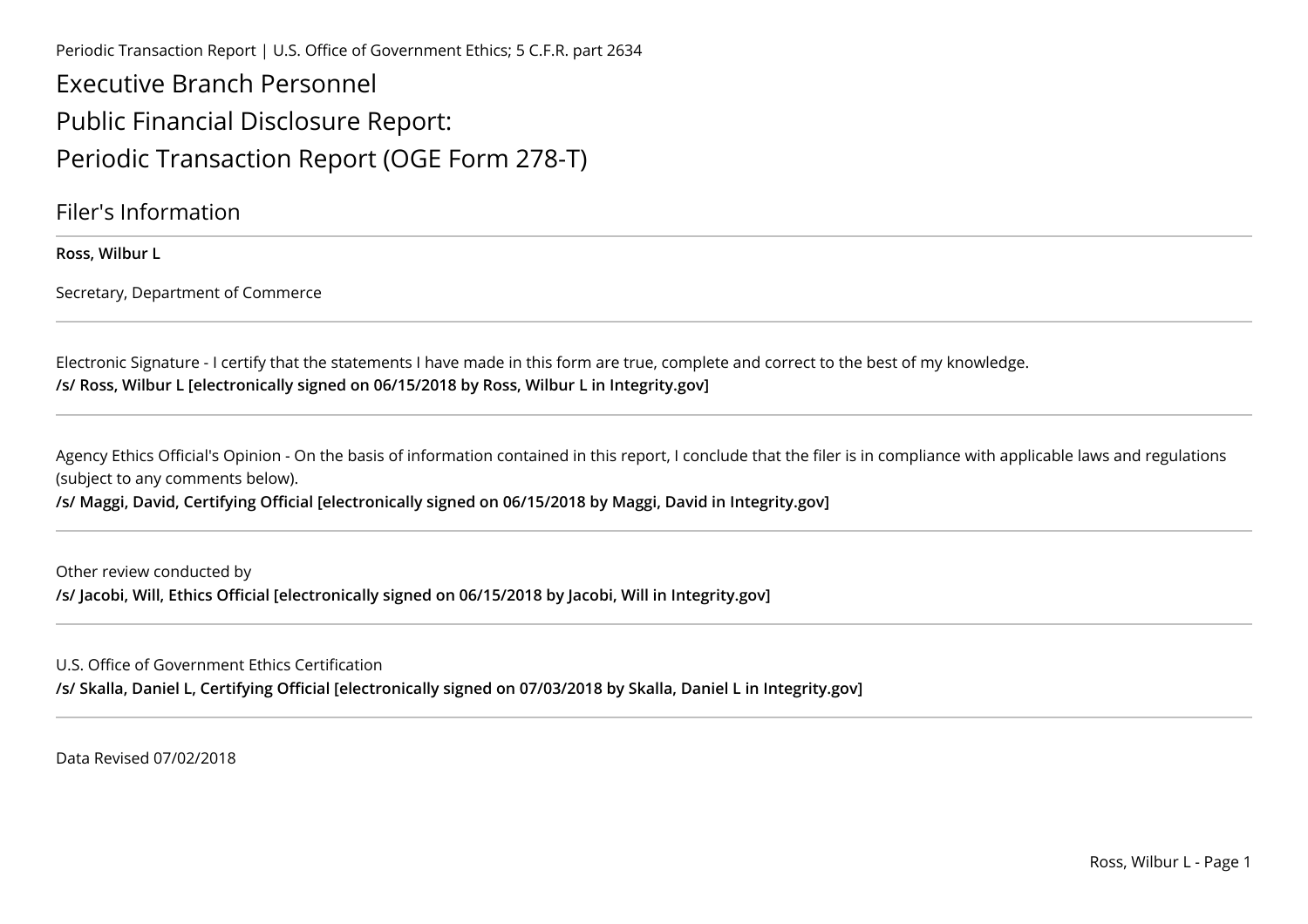## **Transactions**

| # | <b>DESCRIPTION</b>    |             | <b>TYPE</b> | <b>DATE</b> | <b>NOTIFICATION</b><br><b>OVER 30 DAYS</b><br><b>AGO</b> | <b>AMOUNT</b>           |
|---|-----------------------|-------------|-------------|-------------|----------------------------------------------------------|-------------------------|
|   | Air Lease Corporation | See Endnote | Sale        | 06/11/2018  | No                                                       | \$50,001 -<br>\$100,000 |

## Endnotes

| <b>PART</b>  | <b>ENDNOTE</b>                                                                                                                                                                                                                                                                                                                                                                                                                                                                                                                                                                                                                                                                                                                                                                                                                                                             |
|--------------|----------------------------------------------------------------------------------------------------------------------------------------------------------------------------------------------------------------------------------------------------------------------------------------------------------------------------------------------------------------------------------------------------------------------------------------------------------------------------------------------------------------------------------------------------------------------------------------------------------------------------------------------------------------------------------------------------------------------------------------------------------------------------------------------------------------------------------------------------------------------------|
| Transactions | Air Lease Corporation retained American Stock and Transfer Company ("AST") LLC to administer its<br>Directors Stock program. In June, I found that I had respectively 4,529 and 3,377 shares with different<br>issuance dates in an account listed under the name Wilbur Ross and had the shares sold.<br>Unbeknownst to me AST also had 1,631 shares in a separate account labeled Wilbur L. Ross. When I<br>had called them last year seeking share information they never told me about this separate account.<br>The way I learned about it was just recently when they sent me a check for less than \$200<br>representing dividend payments that had gone unclaimed. I had no record of receiving these<br>payments and had no prior record of these shares. Upon becoming aware of them, I promptly sold<br>the Air Lease shares and filed this Transaction Report. |

## Summary of Contents

The 278-T discloses purchases, sales, or exchanges of securities in excess of \$1,000 made on behalf of the filer, the filer's spouse, or dependent child. Transactionsare required to be disclosed within 30 days of receiving notification of a transaction but not later than 45 days after the transaction. Filers need not disclose (1)mutual funds and other excepted investment funds; (2) certificates of deposit, savings or checking accounts, and money market accounts; (3) U.S. Treasury bills,<br>notes, and bonds; (4) Thrift Savings Plan accounts; (5) real dependent children.

## **Privacy Act Statement**